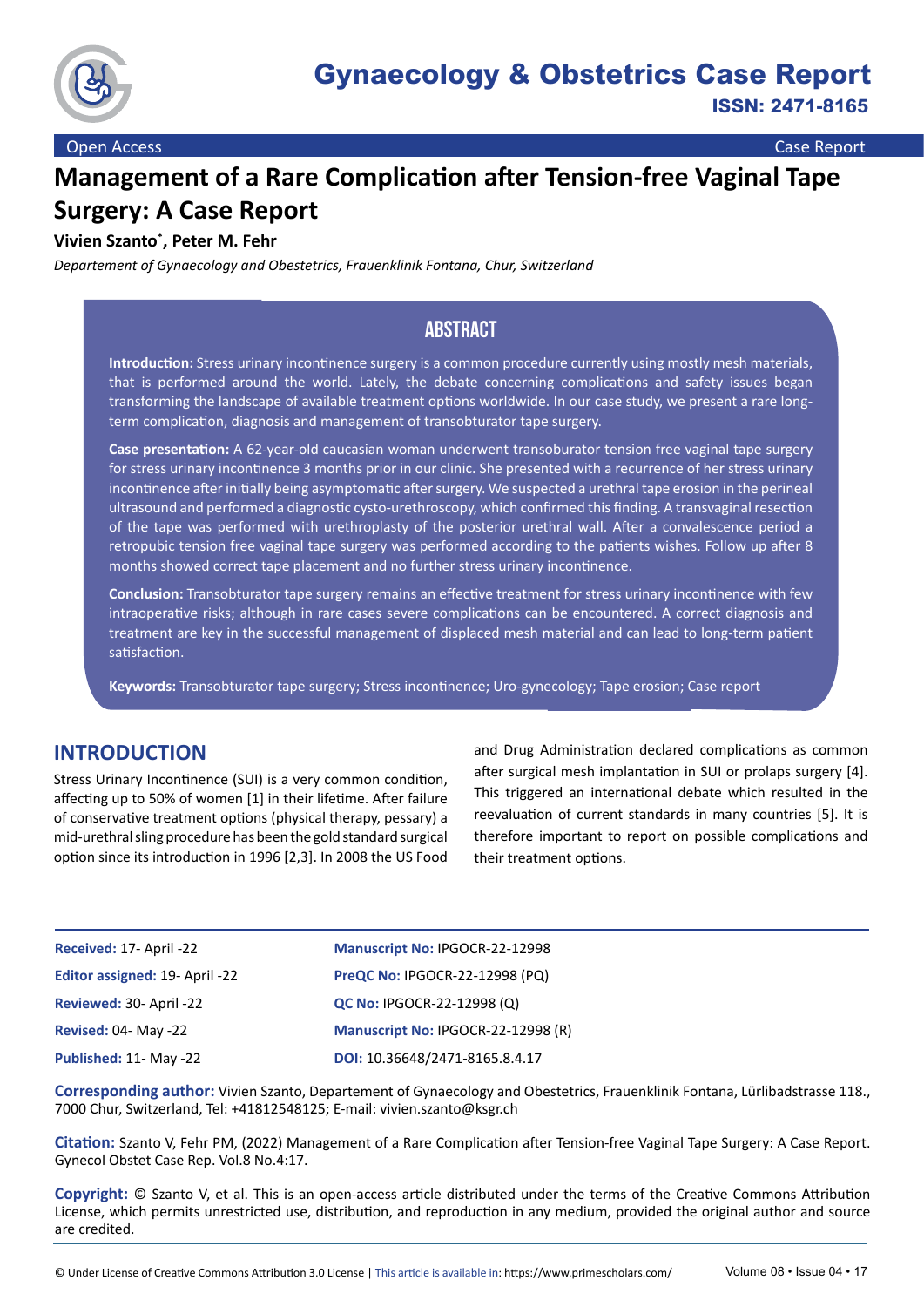### **CASE PRESENTATION**

Initial referral of our 62-year old patient with Stress Urinary Incontinence (SUI) through her gynecologist. The patient was in good health with a body mass index (BMI) of 25.2 kg/ m<sup>2</sup>, without any prior vaginal or pelvic operations or prolaps. No history of diabetes mellitus. Urodynamic testing was performed and the suggested course of treatment was a transobturator tension-free vaginal tape which was carried out afterwards. An intraoperative cysto-urethroscopy showed no signs of intrauretral or intracystic position of the mesh. The postoperative period was uneventfull without short term complications and the patient was discharged the same day. The patient was satisfied and had no urine leakage or other symptoms for approximately one month after surgery. 3 months later she was referred to our hospital with a gradual recurrence of the SUI symptoms with leakage during most physical activities. She didn`t mention any urgency symptoms or recurring urinary tract infections. She also described a light, stabbing pain in the distal part of the anterior vaginal wall on physical exertion. Initial findings showed slightly decreased vaginal estrogenisation without the presence of a cystocele or other descensus, no mesh-protrusion into the vagina, the tape barely palpable on examination. The perineal ultrasound showed erosion of the mesh into the urethra in the middle section **(Figure 1)**. Hereafter, a cysto-urethroscopy was performed under general anaesthesia, which confirmed the findings of the initial examination with sling material crossing the posterior urethral wall from 5 to 7 o`clock **(Figure 2)**. The patient consented to the resection of the tape *via* transvaginal approach. We performed a re-incision of the vaginal wall 1 cm below the external urethral orifice and dissection of the paraurethral space to the left. We located the sling material and resected it moving from lateral to medial. The posterior urethral wall was opened in the process, as was to be expected. We perfomed a complete excision of the tape up until the paraurethral space on the right side. After removal of the sling material, the posterior urethral wall was adapted





**Figure 2:** Cystoscopic image of displaced tape material in the urethra.



**Figure 3:** Postoperative ultrasound after 8 months with correct mesh placement.

using single sutures and a transurethral catheter was placed. The catheter was left in place for 14 days. After removal the patient experienced no voiding dysfunction and the incision site was healing properly. The patient was still experiencing stress urinary incontinence and felt her quality of life greatly compromised. We discussed the possibility of placing another transoburator or retropubic tape, as well as the use of bulking agents. According to our patients wishes and her active lifestyle we opted for a retropubic tape placement and performed the operation in the usual manor. The intraoperative urethrocystoscopy showed no irregularities of the urethral mucosa. There were no further complications after the surgery and the patient described good continence after 8 months. The last ultrasound after 8 months **(Figure 3)** showed perfect tape placement and the urethral wall intact.

### **DISCUSSION**

There are a lot of possible complications following the surgical treatment of SUI, but the incidence rates reported in different studies are controversial [6]. Among the most common seem to be postoperative voiding dysfunctions, haematomas, do novo urgency and persistent SUI [1]. The reported incidence rates for tape exposure after transobturator tape surgery seem to Figure 1: Tape material visible in the urethra in the perineal ultrasound.<br>
range from 3.8% to 15% [7]. Urethral erosion of sling material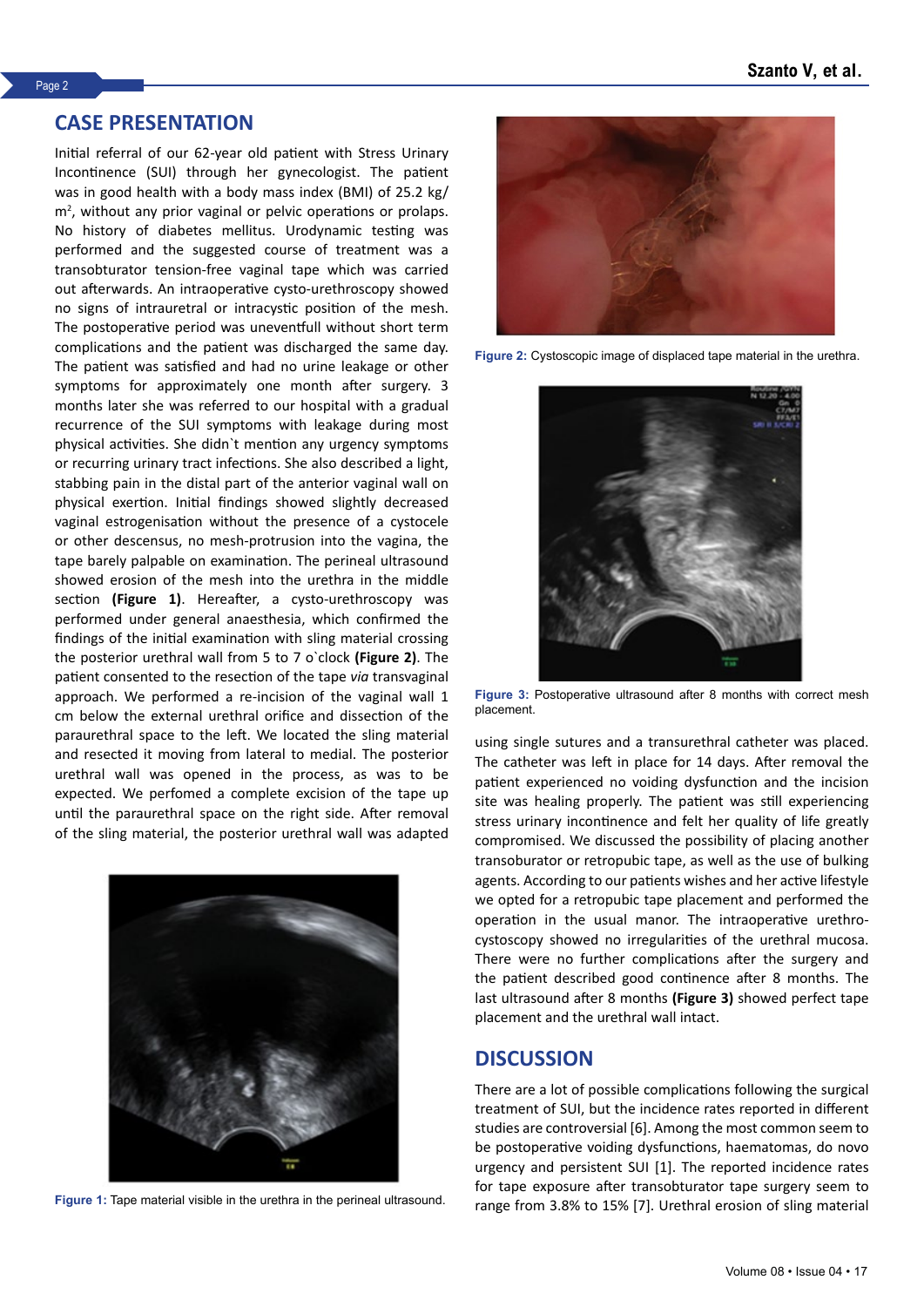is a rare and serious long term complication following TVT-O surgery with few cases presented as of date. In literature, a transurethral mesh excision is described as successful and less damaging to the urethral tissue [8] than a transvaginal approach. Sergouintis F, et al. [9] reported a series of 9 cases with urethral mesh erosion where 5 out of 9 patients didn't require further SUI surgery after mesh removal. In our case we opted for a transvaginal resection and urethroplasty because the patients main complaint was the recurring SUI. Treatment using a bulking agent was discussed with the patient but since she led a very active lifestyle and wanted a permanent solution, we opted for a new mid urethral sling implantation. In a prospective, randomised noninferiority trial Ikonen FAM, et al. [10] found that patient satisfaction was significantly lower 1 year after bulking agent than after TVT surgery but the the complication rate was significantly higher in the TVT group [10]. Our patient was willing to take the risk. Bulking agents seem to be a feasable option for patients with relative or absolute contraindications for a repeat TVT surgery, such as neuological bladder voiding problems, history of oncologic gynaecological surgery or radiation, as well as contraindications for local or general anaesthesia [11]. This wasn´t the case with our patient. Sabadell J, et al. [12] published a retrospective study in 2019 on the long-term outcomes of retropubic TVT after TVT-O failure and found it to be an effective alternative, although a more frequent overall complication rate occured (tape erosions and de novo urgency). The other main difficulty with tape erosions seems to be the delay of diagnosis due to a wide range of possible symptoms and a lack of clearly defined risk factors. An inexperienced surgical team, presence of cystocele or pelvic surgery prior to the procedure, as well as a low body mass index or advanced patient age, diabetes mellitus or tobacco smoking have been identified as possible predisposing factors [13]. In our case, none of these were present. An intraoperative cysto-urethroscopy is recommended, but can't completely rule out intraurethral mesh material due to restricted visibility or future displacement after surgery [13].

# **CONCLUSION**

Urethral mesh erosion after TVT-O surgery is a rare complication. Displaced material can be resected transurethrally or transvaginally and mostly resolves symptoms such as vaginal pain or urgency. At the moment we don't have a universally accepted treatment option for the recurring SUI. These patients, as seen in our case, can still be very active and extremely limited by SUI in their quality of life. Since they already underwent a surgery for this issue, they are looking for a definitive solution, which as of now doesn't exist. A de novo sling implantation initially yields good results with elevated risk of complications and reoperation and the use of bulking agents usually doesn't lead to long term patient satisfaction. With the rise of new and old surgical procedures foregoing mesh material it is important to compare long-term results and evaluate safety and patient satisfaction in the future.

# **DECLARATIONS**

#### **Ethics Approval and Consent to Participate**

Not applicable.

### **Consent for Publication**

Written informed consent was obtained from the patient for publication of this case report and any accompanying images. A copy of the written consent is available for review by the Editorin-Chief of this journal.

## **COMPETING INTERESTS**

The authors report no competing interests.

## **AVAILABILITY OF DATA AND MATERIALS**

Not applicable.

# **FUNDING**

There was no additional funding involved.

# **AUTHOR CONTRIBUTIONS**

All authors read and approved the final manuscript.

### **ACKOWLEDGMENT**

Not applicable.

### **REFERENCES**

- 1. Søgaard NB, Glavind K (2021) [Complications and re-operations](https://link.springer.com/article/10.1007/s00192-020-04402-5)  [after tension-free-vaginal tape operation in women with stress](https://link.springer.com/article/10.1007/s00192-020-04402-5)  [urinary incontinence.](https://link.springer.com/article/10.1007/s00192-020-04402-5) Int Urogynecol J 32 (1): 159-166.
- 2. Schimpf MO, Rahn DD, Wheeler TL, Patel M, White AB, et al. (2014) [Sling surgery for stress urinary incontinence in women:](https://www.sciencedirect.com/science/article/pii/S0002937814000593) [A systematic review and metaanalysis.](https://www.sciencedirect.com/science/article/pii/S0002937814000593) Am J Obstes Gynecol 211 (1): 71.e1-71.e27.
- 3. Ulmsten U, Henriksson L, Johnson P, Varhos G (1996) [An](https://link.springer.com/article/10.1007/BF01902378)  [ambulatory surgical procedure under local anaesthesia for](https://link.springer.com/article/10.1007/BF01902378)  [treatment of female urinary incontinence](https://link.springer.com/article/10.1007/BF01902378). Int Urogynecol J Pelvic Floor Dysfunct 7: 81-86.
- 4. Food and drug administration (2008) FDA Public Health Notification: Serious complications associated with transvaginal placement of surgical mesh in repair of pelvic organ prolapse and stress urinary incontinence. Public Heal Notiz.
- 5. Chang J, Lee D (2017) [Midurethral slings in the mesh litigation](https://www.ncbi.nlm.nih.gov/pmc/articles/pmc5522799/)  [era](https://www.ncbi.nlm.nih.gov/pmc/articles/pmc5522799/). Trans Adnrol Urol 6 (S2): S68-S75.
- 6. Barisiene M, Cerniauskiene A, Matulevicius A (2018) [Complications and their treatment after midurethral tape](https://www.ncbi.nlm.nih.gov/pmc/articles/PMC6280087/)  [implantation using retropubic and transobturator approaches for](https://www.ncbi.nlm.nih.gov/pmc/articles/PMC6280087/)  [treatment of female stress urinary incontinence](https://www.ncbi.nlm.nih.gov/pmc/articles/PMC6280087/). Videosurg 13 (4): 501-506.
- 7. Poren M, Constantin E, Frea B, Giannantoni A, Ranzoni S, et al. (2007) [Tension-free vaginal tape vs. transobturator tape as](https://www.sciencedirect.com/science/article/pii/S0302283807006525)